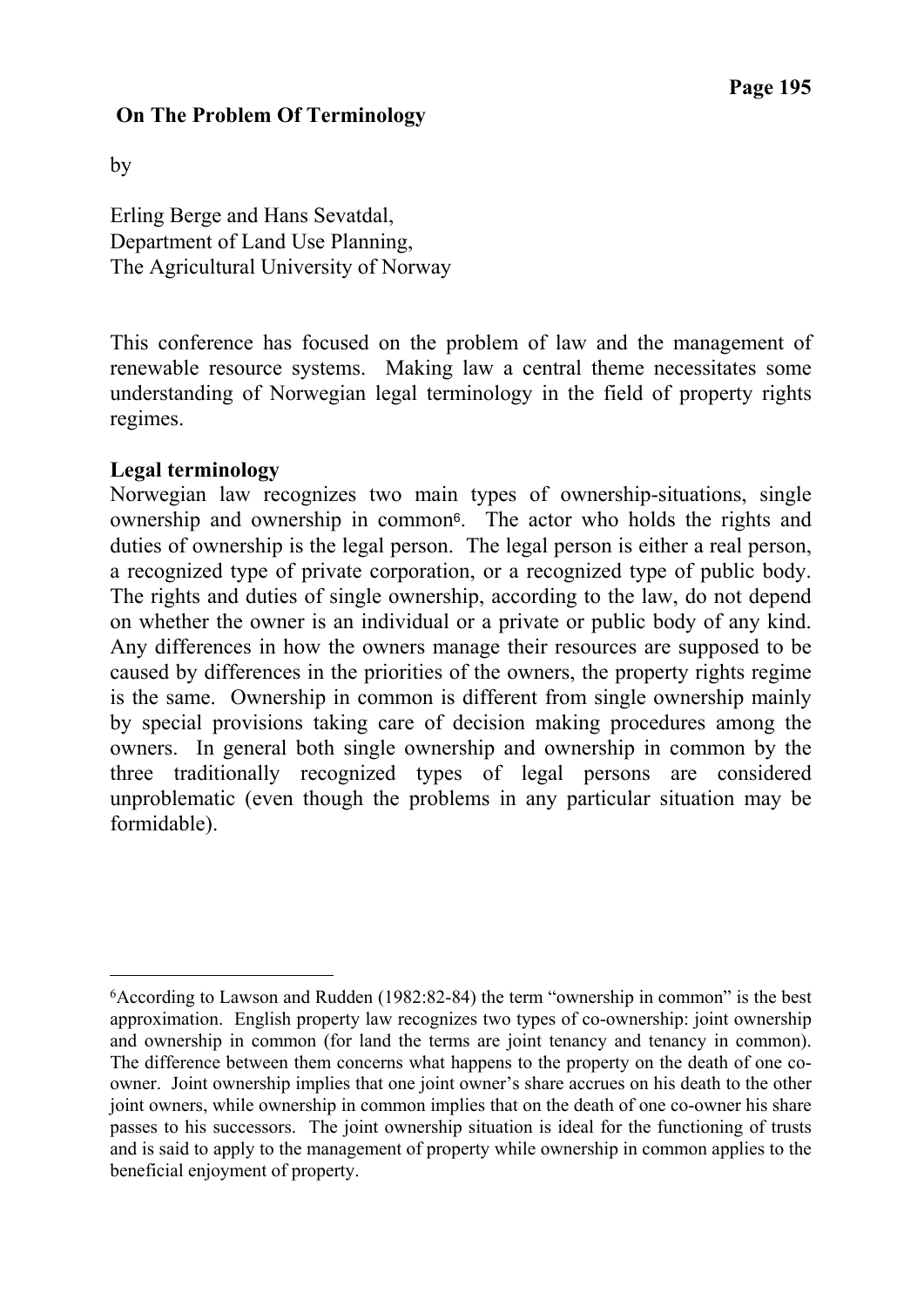## TYPES OF OWNERS AND OWNERSHIP

Types of owners public body private body individual

 $\overline{a}$ 

Types of ownership single ownership one legal person holds title

ownership in common more than one legal person holds title

However, in our situation a fourth type of owner and a third type of ownership is of particular interest. The new type of owner will be called a quasi-owner and the new type of ownership will be called quasi-ownership, in order to emphasize that they are not legally recognized as such but that they share important characteristics with real owners, and real ownership.

 $\mathcal{L}_\text{max}$  , and the contribution of the contribution of the contribution of the contribution of the contribution of the contribution of the contribution of the contribution of the contribution of the contribution of t

One may say that the right to use some resource is "quasi-owned" if it is inalienably attached to legal persons in their capacities of being residents in an area or citizens of a state. Besides inalienability, the "quasi-ownership" of some resources is different from ordinary ownership in the protection afforded by society. It depends less on formal law and more on customary law and continuous use than ordinary property rights.

The quasi-owner is best thought of as an estate in its capacity as a cadastral unit7. An estate is not a legal person, but the right to use some particular resources can be inalienably attached to an estate. The ability of estates to hold resources in quasi-ownership is the basis for calling them quasi-owners. The right to resources held in quasi-ownership may be annulled (extinguished), but not transferred independently of the estate<sup>8</sup>. Selling the estate implies selling those particular rights as well. This kind of relationship between a farm and some particular right has existed for a long time in Norway. It could be in the

<sup>7</sup>A cadaster is a public register of all real property. It defines title to land, identifies the property unit, and defines the boundaries of the various units of land, and it establishes the value of them.

<sup>8</sup> Since individuals are not bought and sold, transfer of inalienable rights of persons is impossible. But they may be annulled by loss of citizenship or exclusion from particular areas.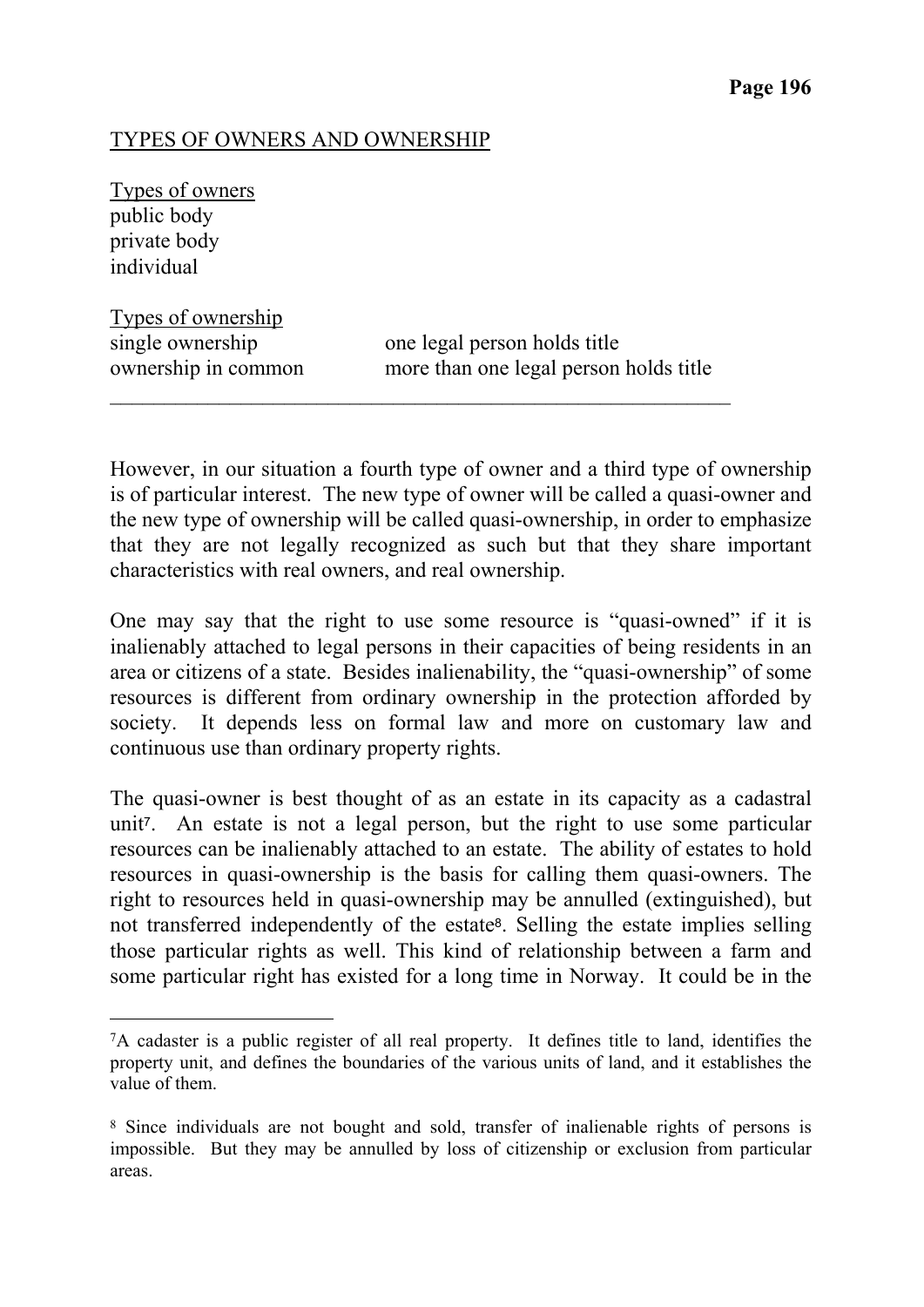form of holding a certain proportion of all "assets", the ground itself included, or it could be in the form of the right to use some particular resource. The latter situation implies that use rights are separated from ownership to the ground. Separation of the right to use particular resources from the title to the ground is very common and can be found in a variety of forms. Thus various kinds of use rights to resources like pasture, wood, hunting and fishing have been attached to farms in this way9. Recently a similar situation has arisen in the relation between fishing vessels and fish quotas (the registry of fishing vessels performs the same role as the cadastral register).

The quasi-ownership relation is the basis of the legal construction which is called "Allmenning" in Norwegian. Literally the word "allmenning" means "owned by all" and is used to denote an area which can be used freely by all. In this interpretation it has the same meaning as the commons, but in legal terminology the word has taken on a specific and precise meaning. Here it means an area, most typically forests, mountains or other outfields, in which the members of a local community or some group of farm estates hold, in quasiownership, most of the rights to most of the resources. The title to the ground is normally held by the state (State-allmenning), but in a few cases it is held in common by farming estates (Bygde-allmenning). The rights held by the persons or estates using the resources of the area designated as a commons, are held in joint quasi-ownership10 and separated from the ownership of the ground. They are specific in the sense that after the rights holders have exercised to their satisfaction their traditionally established use rights, the remainder can be enjoyed only by the holder of the title to the ground. This is particularly important in relation to new uses of the ground. Thus the right to exploit waterfalls for the generation of hydroelectric energy goes with the ground. There are many local manifestations of the commons with state-commons and bygde-commons as the main forms.

A second version of the separation of use rights from the ownership of the ground is found in the so called "allemannsrett" (literally "all men's right") and could perhaps be translated as public rights. This right is restricted to real persons, is established by residence in the state and applies to all ground with some restrictions for cultivated land and built up areas. Right of way, camping, hiking or picking of wild berries are examples of this. Rights to some kinds of

 $\overline{a}$ 

<sup>9</sup> In Roman law an inalienable right to enjoy some asset was called usufruct.

<sup>&</sup>lt;sup>10</sup> It is joint quasi-ownership in the meaning of joint ownership (see note 1). If one quasiowner ceases to exist his rights go to the other quasi-owners and not to his successors. This implies e.g. that if a small-holding ceases to be a farm (becoming for example a vacation resort) its rights in the commons go to the other quasi-owners.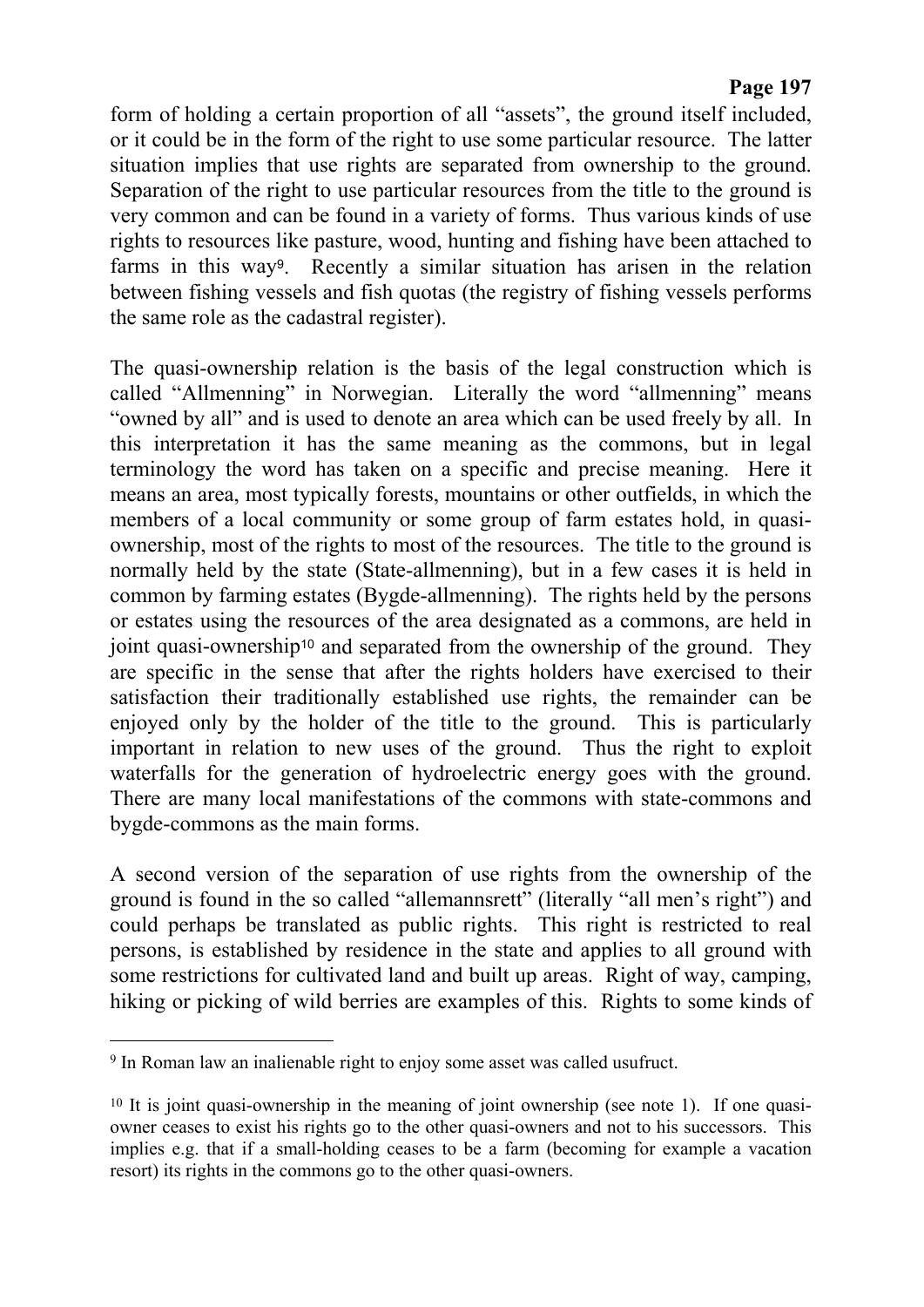hunting and fishing are public rights, but restricted to state commons. Public rights can be said to be held in quasi-ownership in a way similar to the rights enjoyed in state-commons or bygde-commons. Public rights comprise, however, fewer types of enjoyments and they have weaker protection (probably since their economic value is low for any one individual or impossible to estimate).

A third type of restriction on the ability to enjoy a right and the area where it applies, is the rights of access to pasture and other necessary resources for the reindeer herders. The right to hold reindeers is restricted to Norwegian citizens of the Saami people and, since 1. July 1979, it also depends on either being active as a reindeer herder on that date or having proof that at least the father or mother or one grandparent of the person was an active reindeer herder. In principle their rights of access to the necessary resources are independent of ownership of the ground whether the ground is owned by the state, or by any other legal person singly or in common. Their rights apply only within the 10 reindeer herding districts defined by law in 1894 and depend on continuous use of it from "time immemorial".

#### **Social science concepts**

 $\overline{a}$ 

The various names for jointly used natural resources: communal property resources, common property resources, common pool resources, res nullius, etc., do not specify a type of ownership situation for the resource, only its use. They all convey a sense of access for everybody to a finite resource with all the problems this entails for equity of distribution and the sustainability of utilization.

The labels most frequently used do not distinguish clearly between two essential characteristics which both go into the definition of what type of use situation we are dealing with: divisibility of the resource,<sup>11</sup> on the one hand, and excludability of the users, on the other. The characteristics of divisibility and excludability are not either/or characteristics. Once we leave the pure cases of indivisible and non-excludable goods (pure public goods) there will be degrees of divisibility and excludability until we again approach a pure case of the perfectly divisible and excludable good i.e. "money". Divisibility of a resource

<sup>&</sup>lt;sup>11</sup> Several concepts are used to denote essentially the same characteristic. The concept of subtractability has been used to focus on physical divisibility (Ostrom and Ostrom 1977). Focusing on the process of appropriation the concept of rivalry has been used to denote consequences of divisible benefits (Cornes and Sandler 1986). In studies of production systems divisibility is used to characterize the system (Zamagni 1984). Economies of scale may depend on indivisibilities in the production system. Here divisibility is used to cover all these situation where something may or may not be split into two or more parts.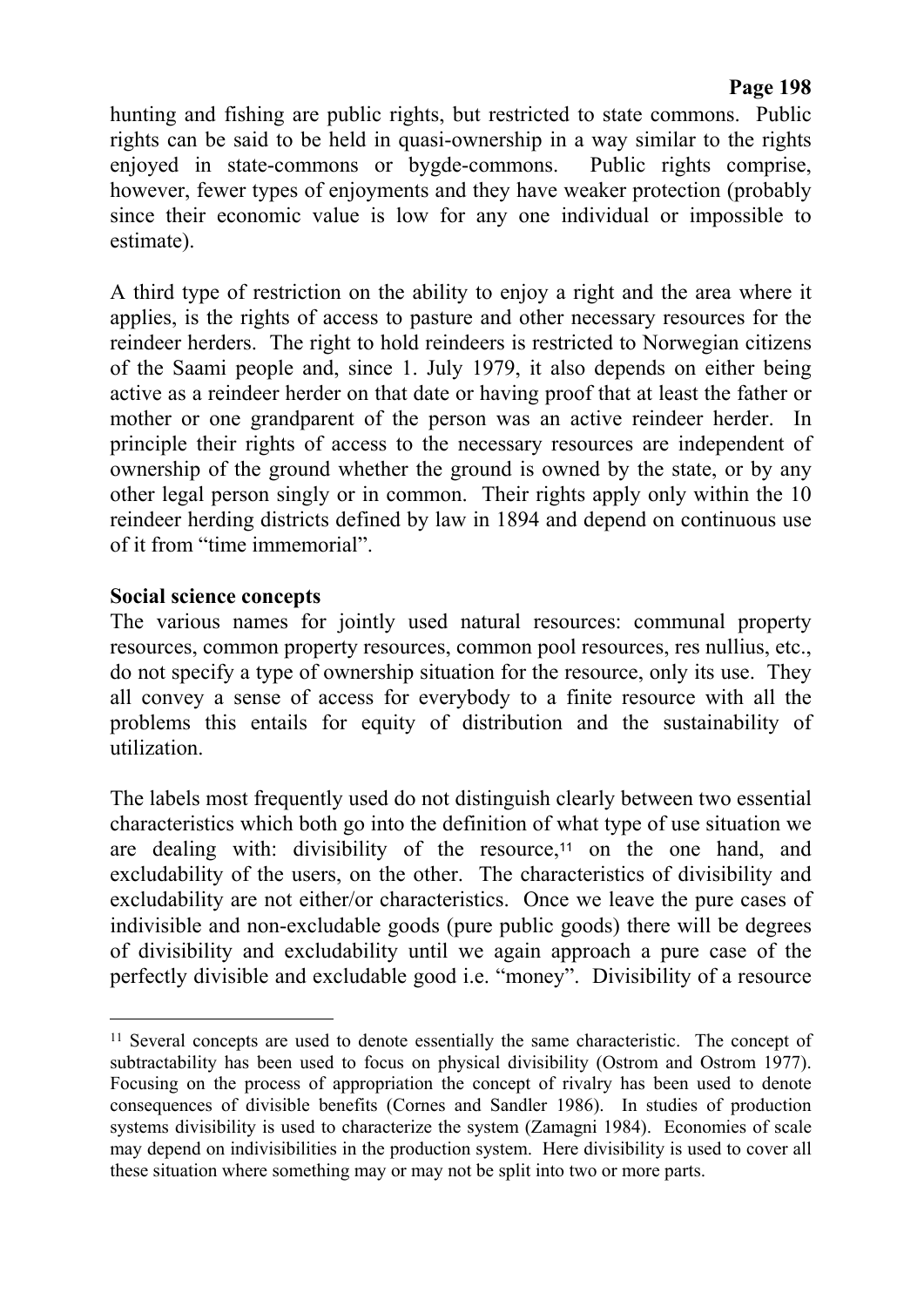and excludability from a resource are usually discussed in terms of technological possibilities in relation to physical characteristics of the resource. What seems to be recognized less often is that both divisibility and excludability will depend on moral choices and social feasibility as well as physical characteristics and technical feasibility12.

If a resource has the characteristic of being divisible into resource units 13 (the benefit is divisible) which can be removed (appropriated) one by one by the resource appropriators and exclusion of individual appropriators is technically feasible, the question for the lawmakers and politicians of a society is whether to exclude, and if exclusion is wanted, how to exclude people from the group of legitimate appropriators. The principle of excludability and the degree, to which it may be applied, is a problem of political and moral choice with long lasting consequences both for a resource system and for the society.

In the present book we assume divisibility of benefit, but divisibility may also be a concept applied to other aspects of the resource. Renewable resources are part of an ecosystem. The ecosystem properly identified will be indivisible, and the rate of renewal, the productivity of the resource, will depend on the protection of this indivisibility. There the divisibility of benefits and the indivisibility of the ecosystem create the management dilemma modelled by Hardin as the "Tragedy of the Commons". The incentives in a strictly individualized process of appropriation will not include the protection of the productivity of the ecosystem. The various institutionalized systems of common property rights which have evolved, change the system of incentives in a direction where it is possible to safeguard the productivity of the ecosystem.

The same institutions which govern appropriation from indivisible resource systems may, however, also be used in the management of appropriation from divisible resource systems. Some of the differences of opinion in the ongoing debate about common property rights regimes may come from not clearly distinguishing between divisibility of benefit and divisibility of the resource system.

-

<sup>&</sup>lt;sup>12</sup> Social choice of indivisibility is closely tied to excludability in interesting ways. Choosing indivisibility and excludability means that all the benefit go to a single appropriator. The inequality of distribution will be maximized. Concern for distributional consequences and choice of excludability will most certainly entail divisibility of benefit, hence the restriction to divisible resources for the present work.

<sup>&</sup>lt;sup>13</sup> The case where the benefit of the resource is indivisible, either because of inherent characteristics or appropriation technology, will not be commented on here.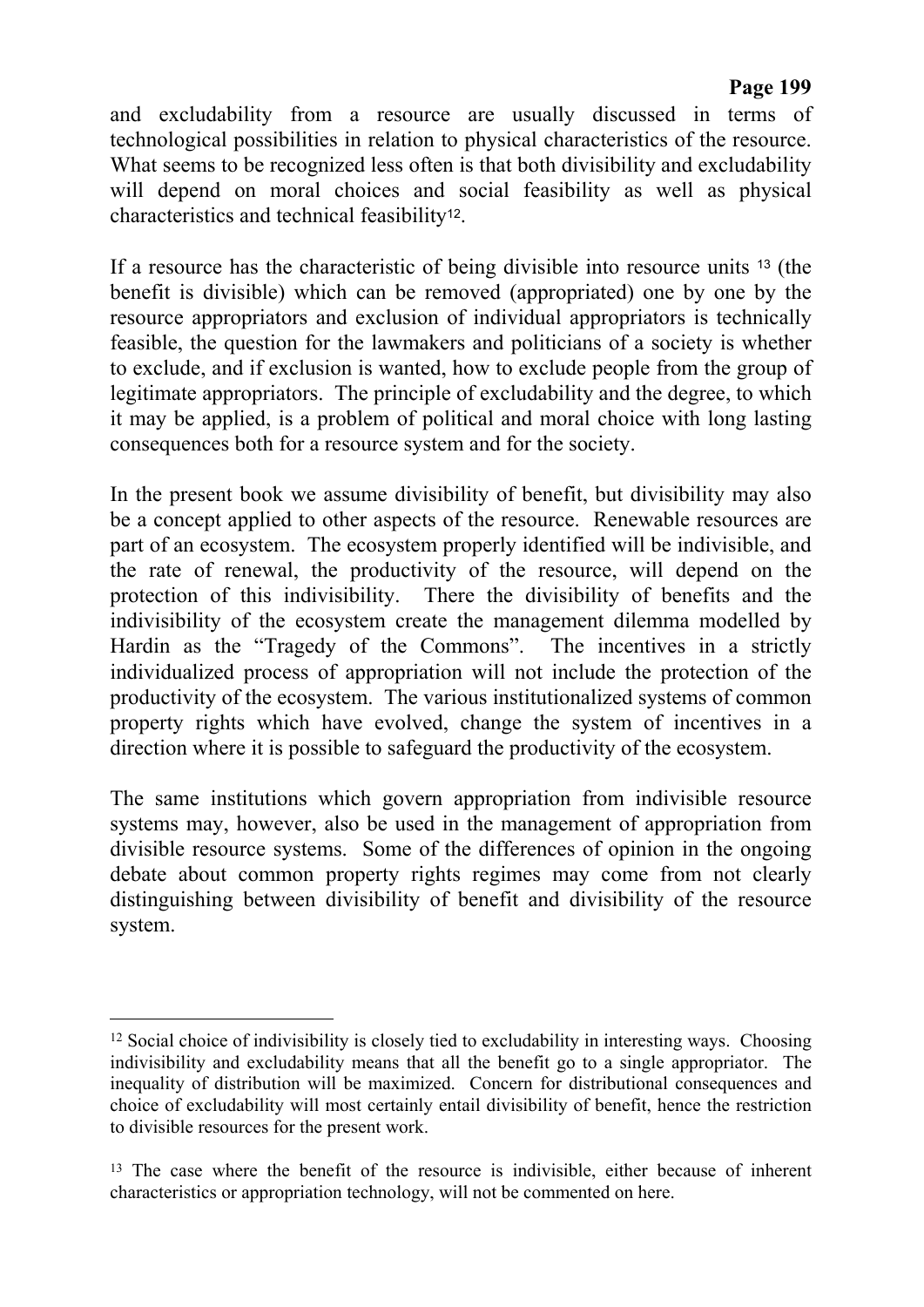## **The legal terminology in the light of social science**

The indivisibility of the resource and the divisibility of benefit in conjunction with societal goals of equity of distribution and sustainability of resource productivity, define the boundaries of the management problems we are concerned with. The degree and character of excludability is one of the parameters of choice in the solution of the management problem.

The legal terminology seems to be largely independent of this problem. In a normal situation with single ownership or ownership in common by legal persons, the criteria of exclusion are well defined, and a properly maintained cadastral system is supposed to take care of the definition of the resource units subject to ownership. Our concern here is the less clearly defined situations where both the characteristics of the resource may be unclear and the distribution of access to the resource may be an issue. The legal practice around public rights ("all men's rights") and joint utilization rights to various kinds of resources seem to be those of most interest.

From the goal of equity in distribution it follows that access restrictions should be as mild as possible. In those cases where legal practice does restrict access to some resource system the leading principles are the legal right of residence, geographic boundaries and geographic proximity. In a situation with indivisibility in the resource system, the boundaries of the management problem will be defined by the (minimal) boundaries of a productive resource system, and access problems must be related to this area. The geographic boundaries will not be a parameter of choice for the lawmakers. This leaves residence and proximity as the established principles for granting access rights. If maximum access to the resource system is desirable, both residence and proximity or some combination of them may serve without leaving it open to free access.

The problem of securing sustained productivity of a larger resource system characterized by indivisibility does not seem to have been solved by any legal system in a situation where technology makes depletion of the productive stock feasible, except by transferring ownership rights to one single agent, usually a public body. But the problems of contracts between principal and appropriation agents remain and are not fundamentally different from the problems facing a lawmaker wanting to maximize access within the constraint of some maximum sustainable yield.